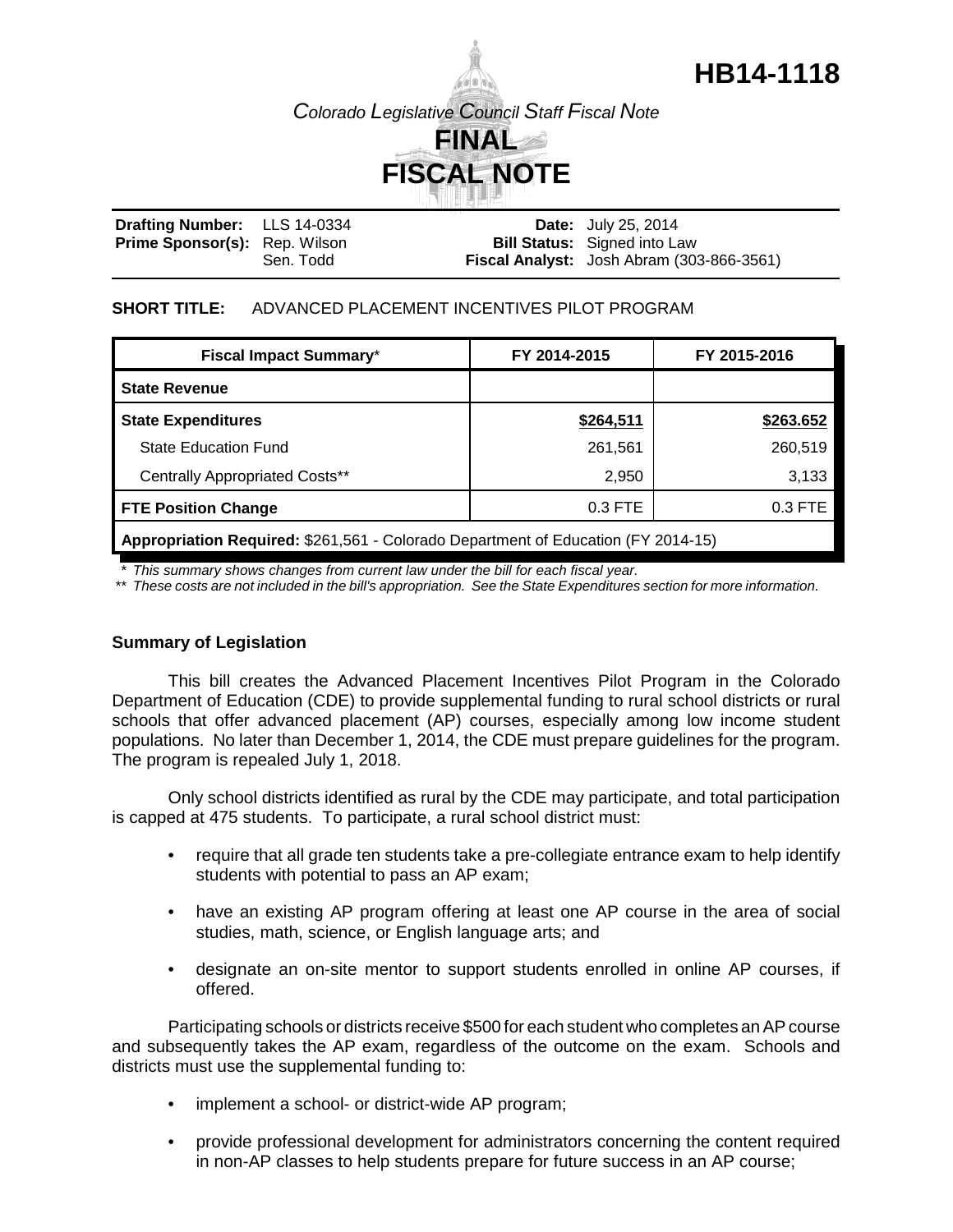July 25, 2014

- pay the AP exam fee for students participating in the federal school lunch program, provided the fee is not paid with other federal grant money; and
- provide teachers and mentors of AP courses with bonus payments of \$50 for each of their AP students who complete an AP course and take the corresponding AP exam; however, total bonuses per teacher may not exceed \$2,000 in any year.

The pilot program is repealed July 1, 2018. Not earlier than October 1, 2017, the CDE is required to alert the members of the education committees of the General Assembly concerning the 2018 repeal date for the pilot program.

### **Background**

Advanced placement courses offer college-level experience to high school students, usually in grades 10 through 12. Most institutions of higher education consider completed AP credits and national AP exam scores when making admission decisions or awarding college credit. Based on information from College Board, approximately 22 percent of AP students obtain a "3" or higher on the national AP exam. Typically, a score of "3" or higher is considered by institutions of higher education as indicative of a student's advanced academic ability.

As of 2012, 39 percent of graduating high school students statewide took an AP exam. Participation is lower among at-risk students and students in rural districts. For 2012 graduates, 16 percent of at-risk students took an AP exam. The CDE estimates that in rural schools, current participation in AP courses ranges from two to seven percent of eligible student enrollment.

### **State Expenditures**

*An incentive award program meeting the requirements of the bill is expected to increase state expenditures by \$264,511 and 0.3 FTE in FY 2014-15, and by \$263,652 and 0.3 FTE in FY 2015-16.* New expenditures are for program administration and AP incentive awards to eligible schools and school districts. These costs are described below and displayed in Table 1.

| Table 1. Estimated Expenditures Under HB 14-1118 |                   |                 |  |  |
|--------------------------------------------------|-------------------|-----------------|--|--|
| <b>Cost Components</b>                           | FY 2014-15        | FY 2015-16      |  |  |
| <b>Personal Services</b><br>perating             | \$22,734<br>1,327 | \$22,734<br>285 |  |  |
| FTE.                                             | 0.3               | 0.3             |  |  |
| AP Incentive Awards                              | 237,500           | 237,500         |  |  |
| Centrally Appropriated Costs*                    | 2,950             | 3,133           |  |  |
| <b>TOTAL</b>                                     | \$264,511         | \$263,652       |  |  |

*\* Centrally appropriated costs are not included in the bill's appropriation.*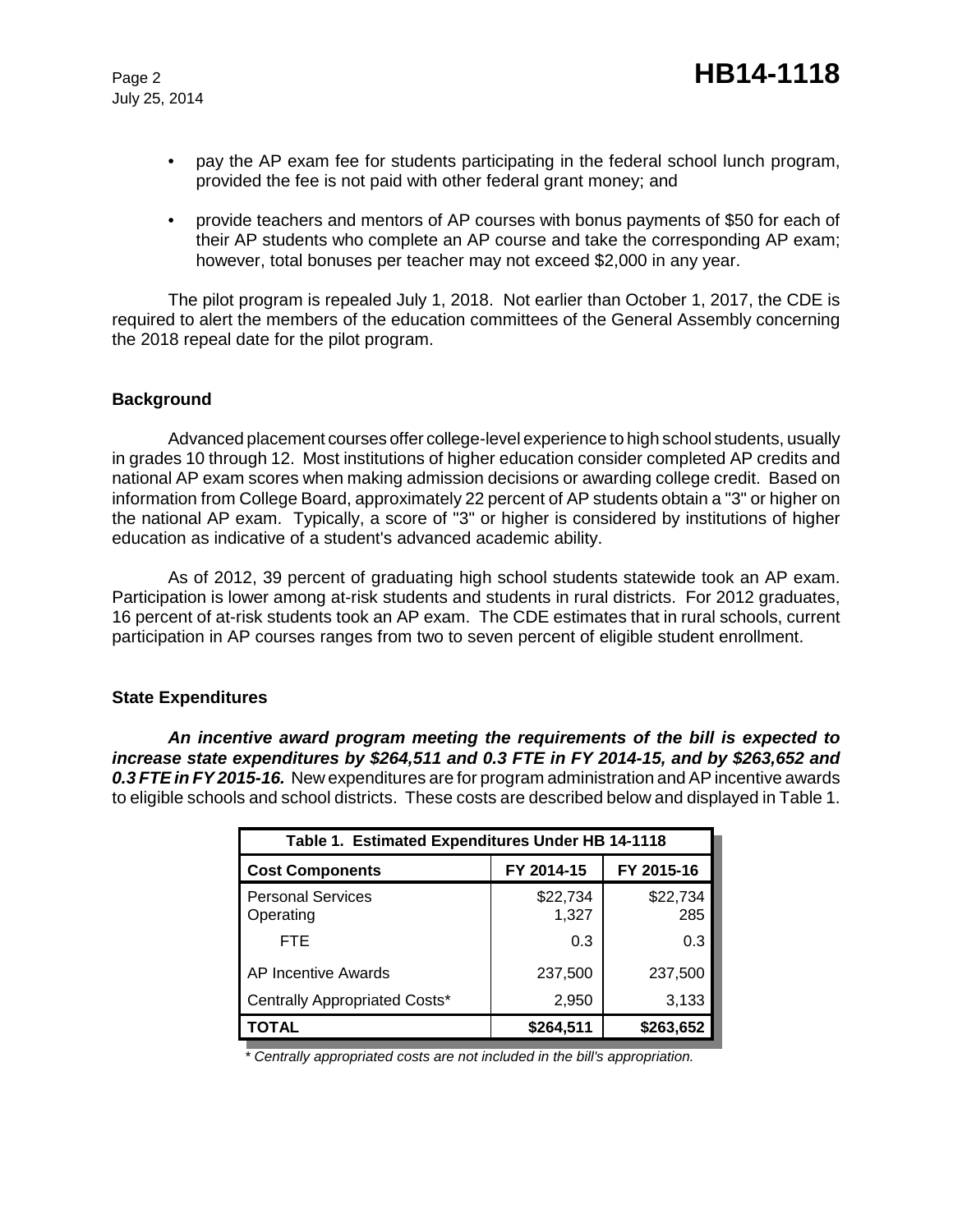July 25, 2014

*Program administration*. The bill creates a new incentive award program at the CDE. The department will have increased expenses to establish program rules, create application procedures, develop criteria for evaluating eligibility, allocate incentive awards to schools and districts, track payments, and ensure accountability. Additionally, the department will expend resources in human resources, accounting, budgeting, and management in support of the new program.

AP incentive awards. AP incentive awards will comprise the largest cost component of the bill. Based on the definition adopted by the CDE, rural districts serve approximately 28,592 high school students. Of this amount, about 1,900 of those students will complete the AP course, and approximately 1,426 will go on to take the corresponding national AP exam. The bill limits participation in the program to the first 475 students. Therefore, the total cost for incentive awards is limited to \$237,500 (475 students X \$500 = \$237,500).

*Centrally appropriated costs.* Pursuant to a Joint Budget Committee policy, certain costs associated with this bill are addressed through the annual budget process and centrally appropriated in the Long Bill or supplemental appropriations bills, rather than in this bill. The centrally appropriated costs subject to this policy are estimated in the fiscal note for informational purposes and summarized in Table 2.

| Table 2. Centrally Appropriated Costs Under HB 14-1118*              |            |            |  |  |  |
|----------------------------------------------------------------------|------------|------------|--|--|--|
| <b>Cost Components</b>                                               | FY 2014-15 | FY 2015-16 |  |  |  |
| Employee Insurance (Health, Life, Dental, and Short-term Disability) | \$1,371    | \$1,371    |  |  |  |
| Supplemental Employee Retirement Payments                            | \$1,579    | \$1,762    |  |  |  |
| <b>TOTAL</b>                                                         | \$2,950    | \$3,133    |  |  |  |

 *\*More information is available at: http://colorado.gov/fiscalnotes*

#### **School District Impact**

*District revenue and expenditures.* Rural school districts will receive supplemental funding from the program to improve and enhance AP programs, to offset costs to administer a pre-collegiate entrance exam, and to increase AP program availability.

There are approximately 9,683 grade 10 students enrolled in rural districts eligible to participate. If school districts must administer either the Preliminary SAT/National Merit Scholarship Qualifying Test (PSAT), or the ACT PLAN assessment, the cost is at least \$14 per test administration, plus administrative costs for test proctors and substitute teachers during the test. This will increase costs by at least \$135,562 (9,683 X \$14 = \$135,562).

Adding AP programs increases costs for school districts. For example, to add an online AP course, districts must purchase the course from an online vendor, provide professional development for existing staff, and pay salary and benefits for academic counseling and on-site mentors, among other costs. This expense is estimated to be, at minimum, \$1,200 per student (assuming \$300 per online course and \$900 in onsite staff and administrative costs per student).